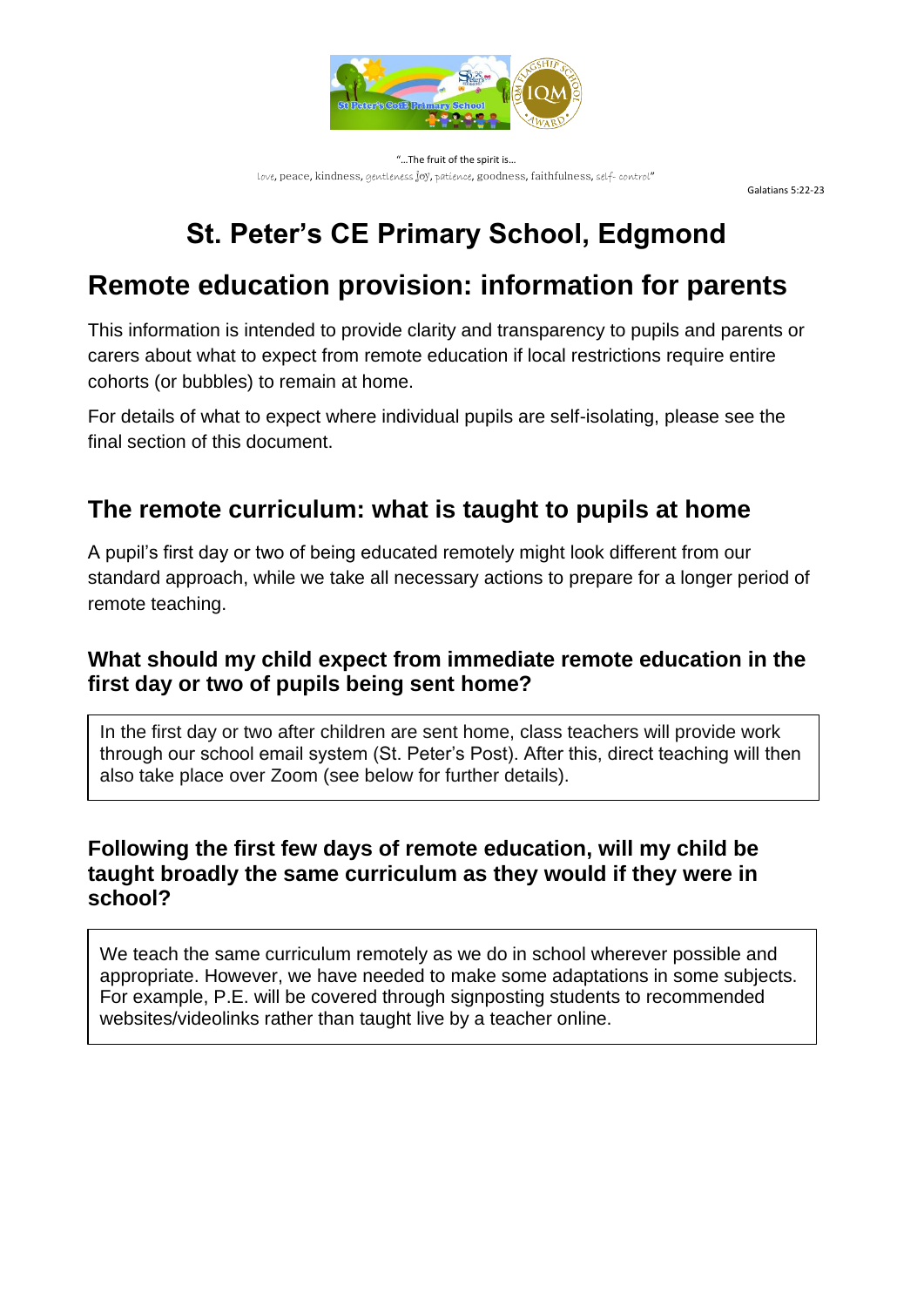## **Remote teaching and study time each day**

#### **How long can I expect work set by the school to take my child each day?**

We expect that remote education (including remote teaching and independent work) will take pupils broadly the following number of hours each day:

| Reception class pupils | 2.5 hours a day |
|------------------------|-----------------|
| Key Stage 1 pupils     | 3 hours a day   |
| Key Stage 2 pupils     | 4 hours a day   |

### **Accessing remote education**

#### **How will my child access any online remote education you are providing?**

Online remote education will be accessed via the following:

- St. Peter's Post (school email system)
- Zoom
- Bug Club Phonics (parent logins provided)
- Purple Mash (student logins provided)
- TT rockstars (student logins provided)
- SPAG.com (student logins provided)
- Twinkl Go (parent logins provided)

#### **If my child does not have digital or online access at home, how will you support them to access remote education?**

We recognise that some pupils may not have suitable online access at home. We take the following approaches to support those pupils to access remote education: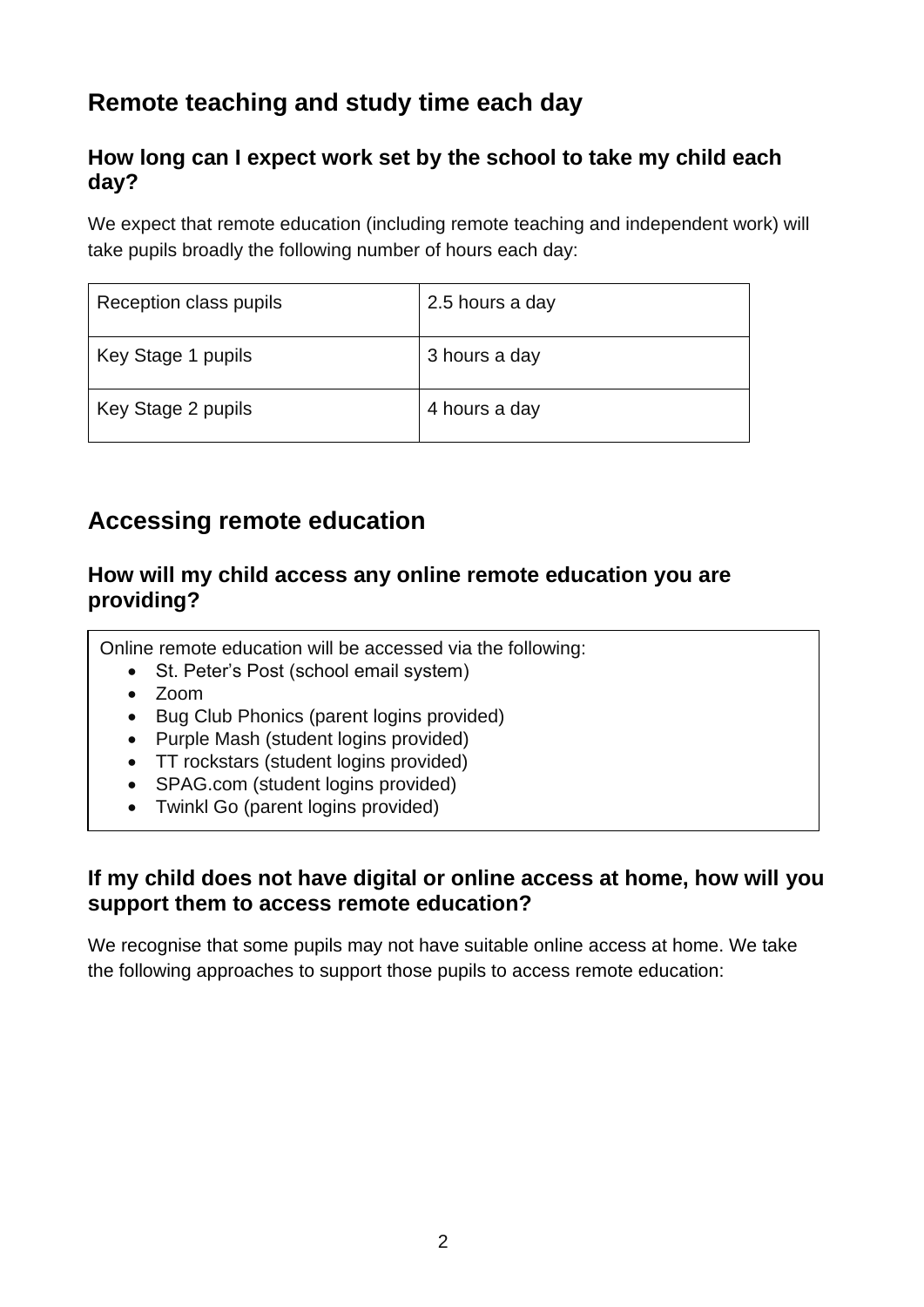We will ask all parents/carers to let the Headteacher know if they are unable to access remote education at home. We will then address specific issues as follows:

- lend laptops or tablets to pupils if they do not have access to a suitable device at home
- provide devices that enable an internet connection (for example, routers or dongles) if families cannot access Wi-Fi from home
- provide any printed materials needed if pupils are unable to print at home, by arranging for materials to be printed off at school and left for collection, weekly
- enable pupils to submit work to their teachers if they do not have online access by utilising a drop-off system at the main school entrance

#### **How will my child be taught remotely?**

We use a combination of the following approaches to teach pupils remotely:

- live teaching (online lessons) via Zoom (a minimum of one lesson a day for Reception children, and a minimum of two lessons a day for KS1 & KS2 pupils) – this will mainly be for Mathematics, English and Phonics
- resources provided through email (these can be printed off if needed and collected from school on a weekly basis)
- printed paper packs produced by teachers (e.g. workbooks, worksheets, exercise books)
- reading books (including whole class texts for KS2 children)
- commercially available websites supporting the teaching of specific subjects or areas, including video clips or sequences (e.g. White Rose Maths)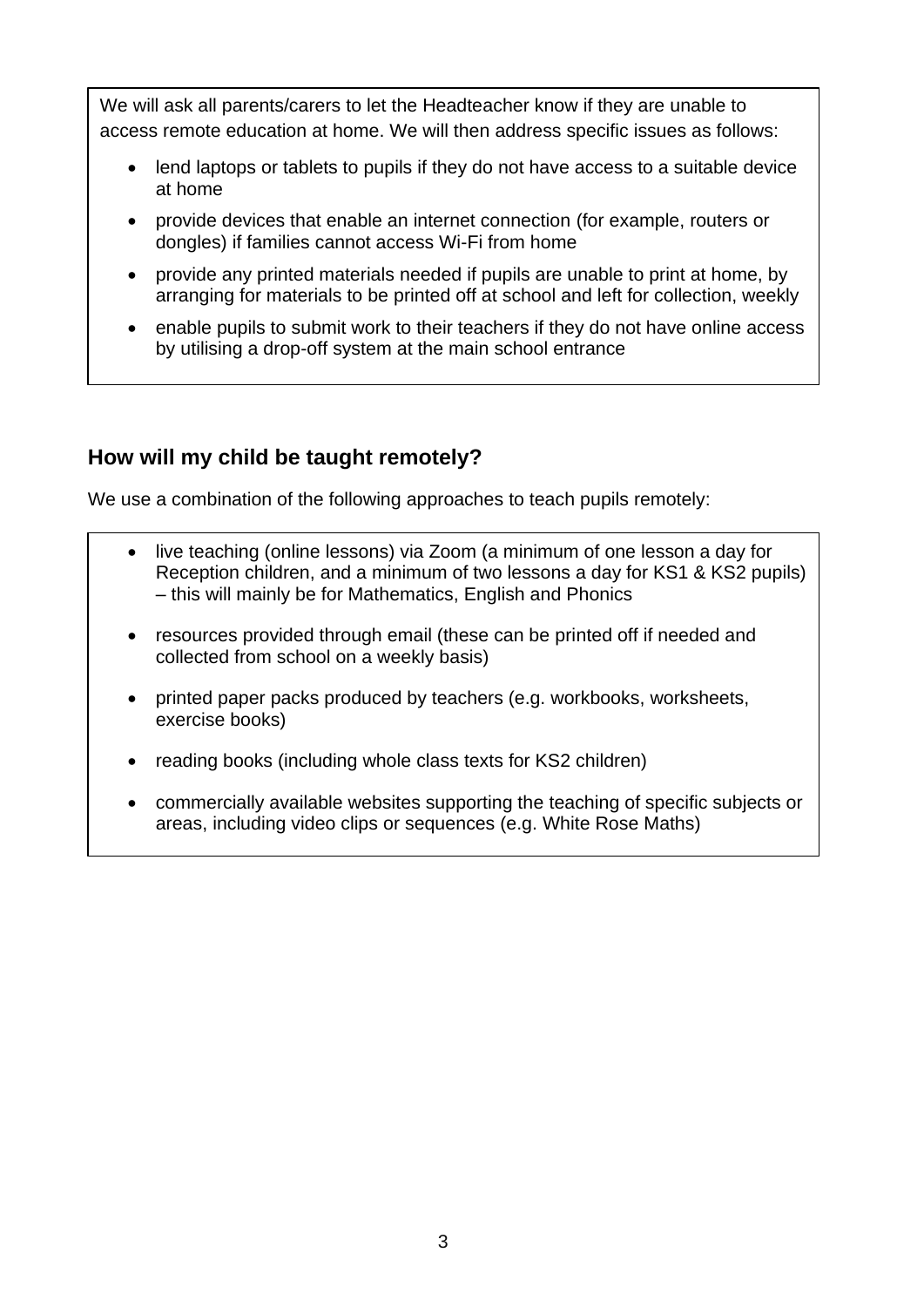## **Engagement and feedback**

#### **What are your expectations for my child's engagement and the support that we as parents and carers should provide at home?**

We expect parents/carers to:

- support their child(ren) to engage with live teaching by ensuring they can access a suitable device at the appropriate times and helping them to login
- encourage their child(ren) to complete the work provided by teachers on a daily basis and ensuring they have a suitable place at home to work
- contacting school immediately if they are experiencing any difficulties with the above, so that we may put in place any necessary support and/or resources

#### **How will you check whether my child is engaging with their work and how will I be informed if there are concerns?**

We will keep daily registers to record children's attendance at live teaching sessions. Teaching staff will also monitor the completion of work set.

Should we be concerned about a child's engagement with their work, the Headteacher will ring parents/carers to establish the reasons behind this and offer support, if necessary.

#### **How will you assess my child's work and progress?**

Feedback can take many forms and may not always mean extensive written comments for individual children. For example, whole-class feedback or quizzes marked automatically via digital platforms are also valid and effective methods, amongst many others. Our approach to feeding back on pupil work is as follows:

- whole class and individual pupil feedback will be gathered during live teaching sessions
- teachers will stay online at the end of every live lesson so that children (or parents of younger children) have the opportunity to share work, ask questions, etc.
- some websites provide immediate feedback to children (e.g. SPAG.com, TT rockstars) and teachers can access information from these sites to inform future planning
- children will be encouraged to email some pieces of work into school
- parents of children in our Reception class will be invited to submit observations of their children on a weekly basis and the class teacher will make regular contact with parents regarding this